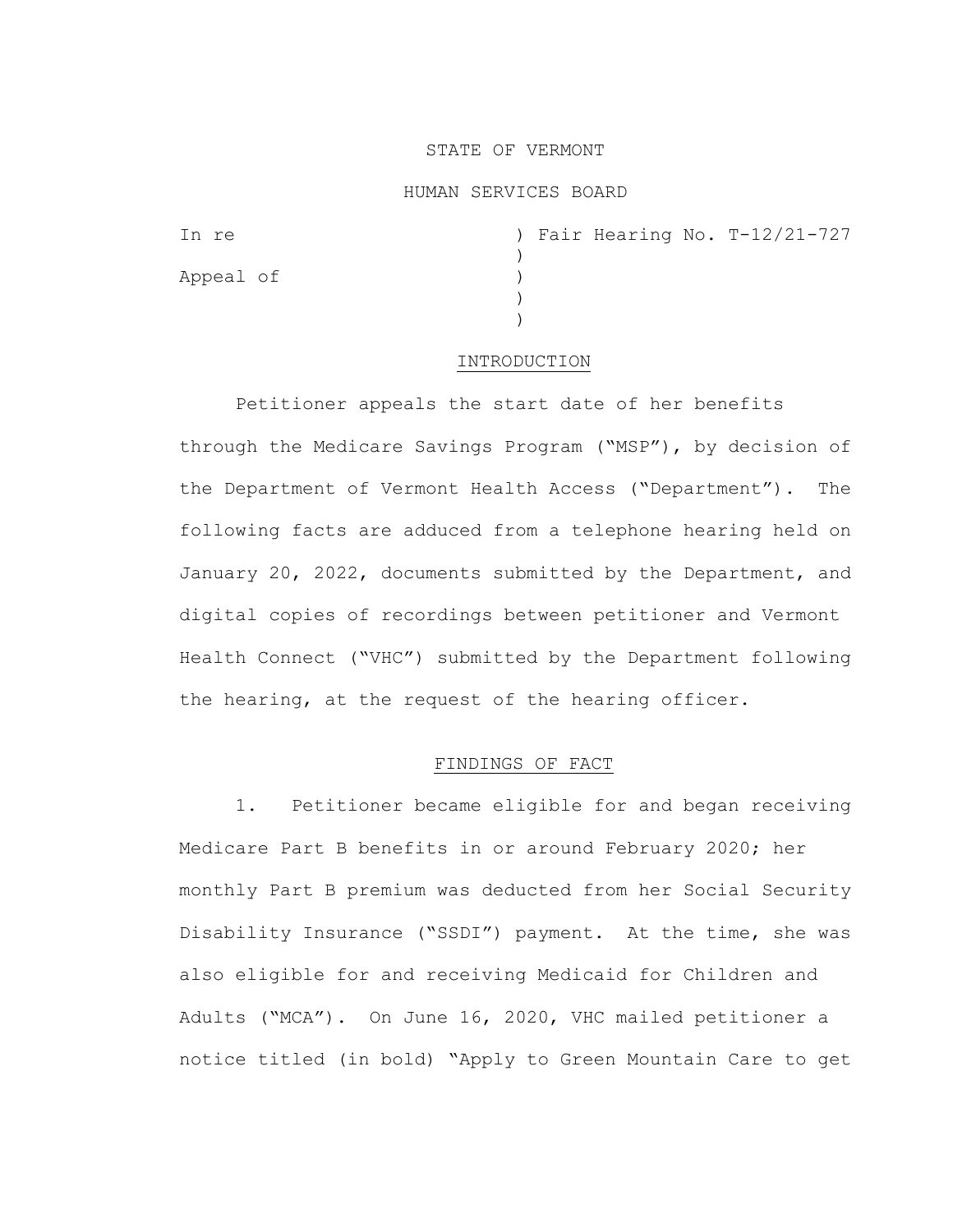other help with health care costs. To apply, send in the booklet with this letter." The notice went on to explain (among other things) that petitioner could apply for the MSP benefits, which would cover her Medicare Part B premium and possibly other Medicare-related costs, by filling out and returning the "booklet" that was included with the notice. The booklet was described as "Supplemental Information for Medicaid for the Aged, Blind and Disabled" or the "205SUPP" form.

2. The Department has no record that petitioner ever returned the 205SUPP form or made any contact with VHC regarding the June 16, 2020, notice. Petitioner's Medicare Part B premium continued to be deducted from her monthly SSDI payment.

3. On November 7, 2020, VHC mailed petitioner a notice that her MCA coverage had been renewed. Although under normal circumstances, petitioner's eligibility for MCA would have been in question because she was also eligible for Medicare as an element of her SSDI eligibility, the Department was not, in general, terminating the Medicaid coverage of any existing enrollee due to the Covid-19 public health emergency.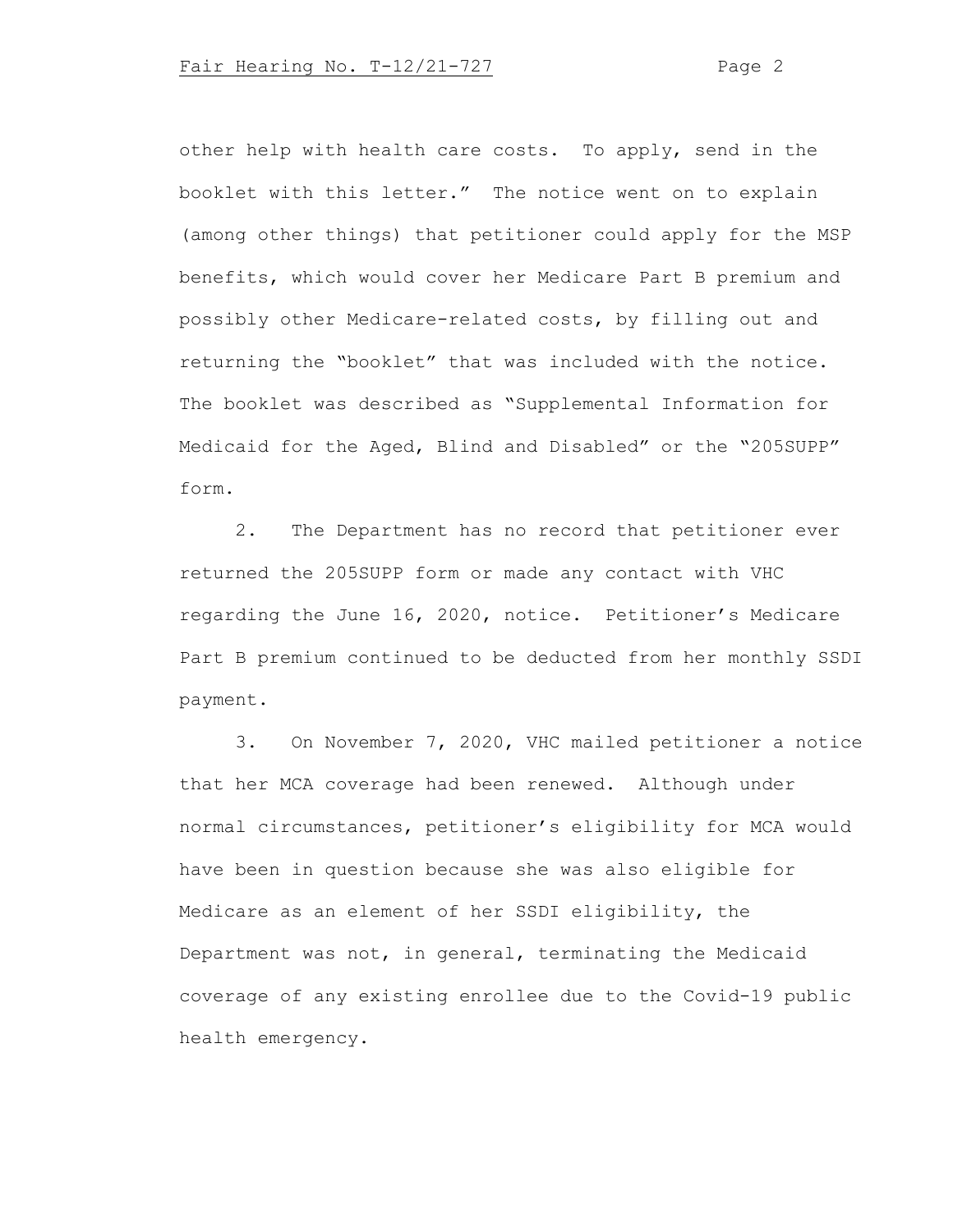4. On December 11, 2020, petitioner contacted VHC to inquire about why her Medicare premiums were still being deducted from her monthly SSDI payments. Petitioner was informed that she needed to apply for this benefit, which she could do by submitting what is known as a "205ALLMED" application which covers Medicare for the Aged, Blind and Disabled ("MABD") eligibility as well as other healthcare benefits, including the Medicare Savings Program. The customer service representative indicated she would have an application mailed to petitioner. When petitioner asked about retroactive benefits, the representative informed her it would depend on the program for which she was specifically eligible. Petitioner also requested that VHC mail her "proof of insurance" going back to the beginning of 2019, which the representative said would also be mailed to her along with the 205ALLMED application.

5. The Department has no record following this call that petitioner submitted a 205ALLMED application.

6. On March 31, 2021, petitioner again contacted VHC about why her Medicare premiums were being deducted from her monthly disability payments. She was again informed that she needed to submit a 205ALLMED application and that one would be mailed to her. Petitioner indicated that she believed she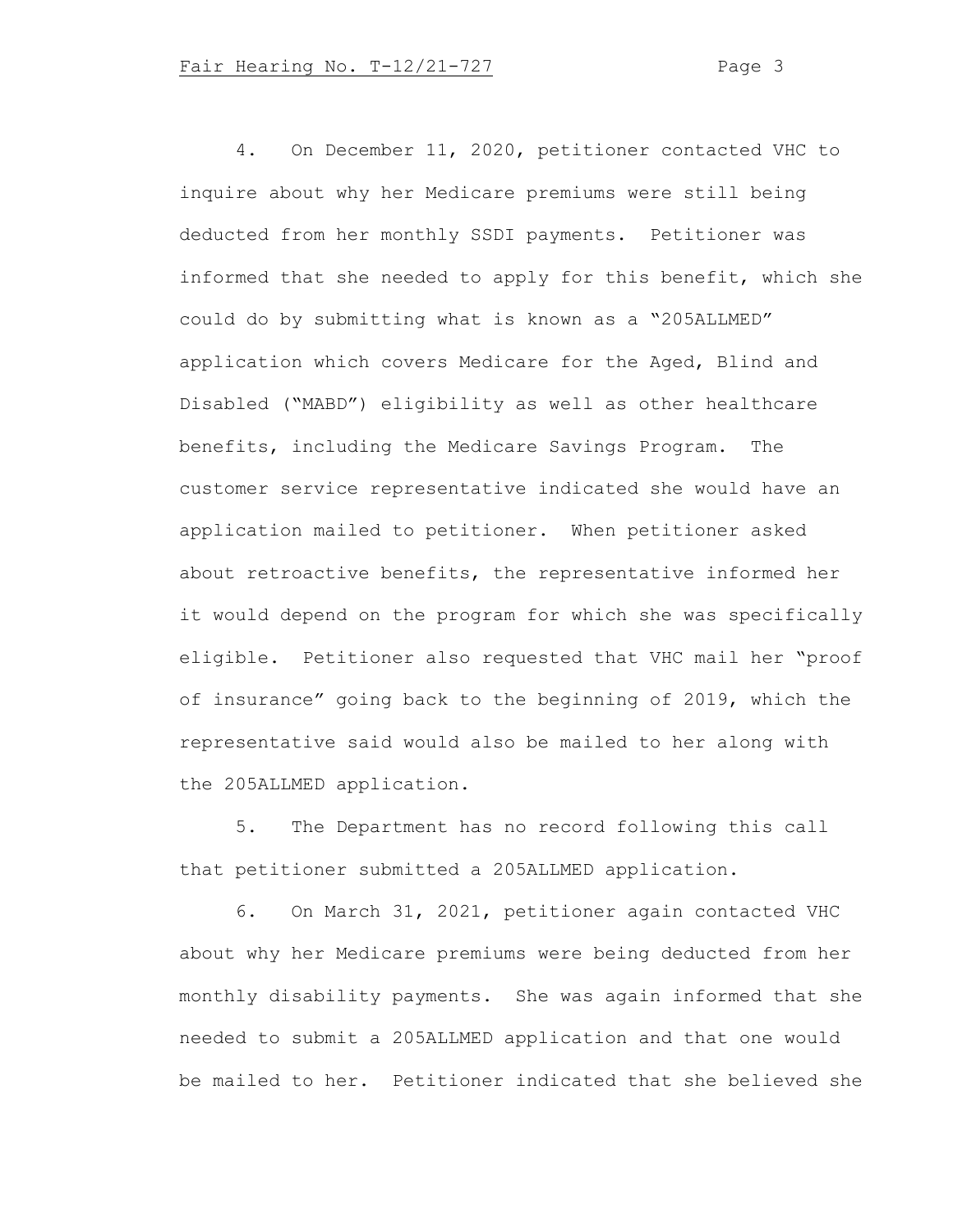had already submitted several applications over the past year. When the issue of retroactive coverage came up, the representative informed petitioner that there was a possibility of three (3) months of retroactive coverage if she was eligible for "SLMB" benefits, but not "QMB" benefits. $1$  At no point did the representative inform petitioner that she could be eligible for coverage of her Medicare Part B premium retroactive to February 2020 (if the representative had done so, that would have been generally erroneous). The representative did advise petitioner to apply for what is known as the "low-income subsidy" program, through Medicare, so that she would have assistance paying for prescription drug costs.[2](#page-3-1)

7. The Department did not receive a 205ALLMED from petitioner following the March 31, 2020, phone call. However, in July 2021, petitioner eventually applied for the low-income subsidy through an online portal administered by the federal government. As part of this process, petitioner was screened for MSP eligibility. She was found eligible,

<span id="page-3-0"></span> $1$  The representative used these acronyms, which are further explained below, verbatim.

<span id="page-3-1"></span> $2$  As explained by the representative, this would also avoid any issues with Medicaid coverage of her prescription drugs, because as the "payor of last resort" Medicaid expects that Medicare enrollees pursue lowincome subsidy coverage before turning to Medicaid for payment of prescription drugs.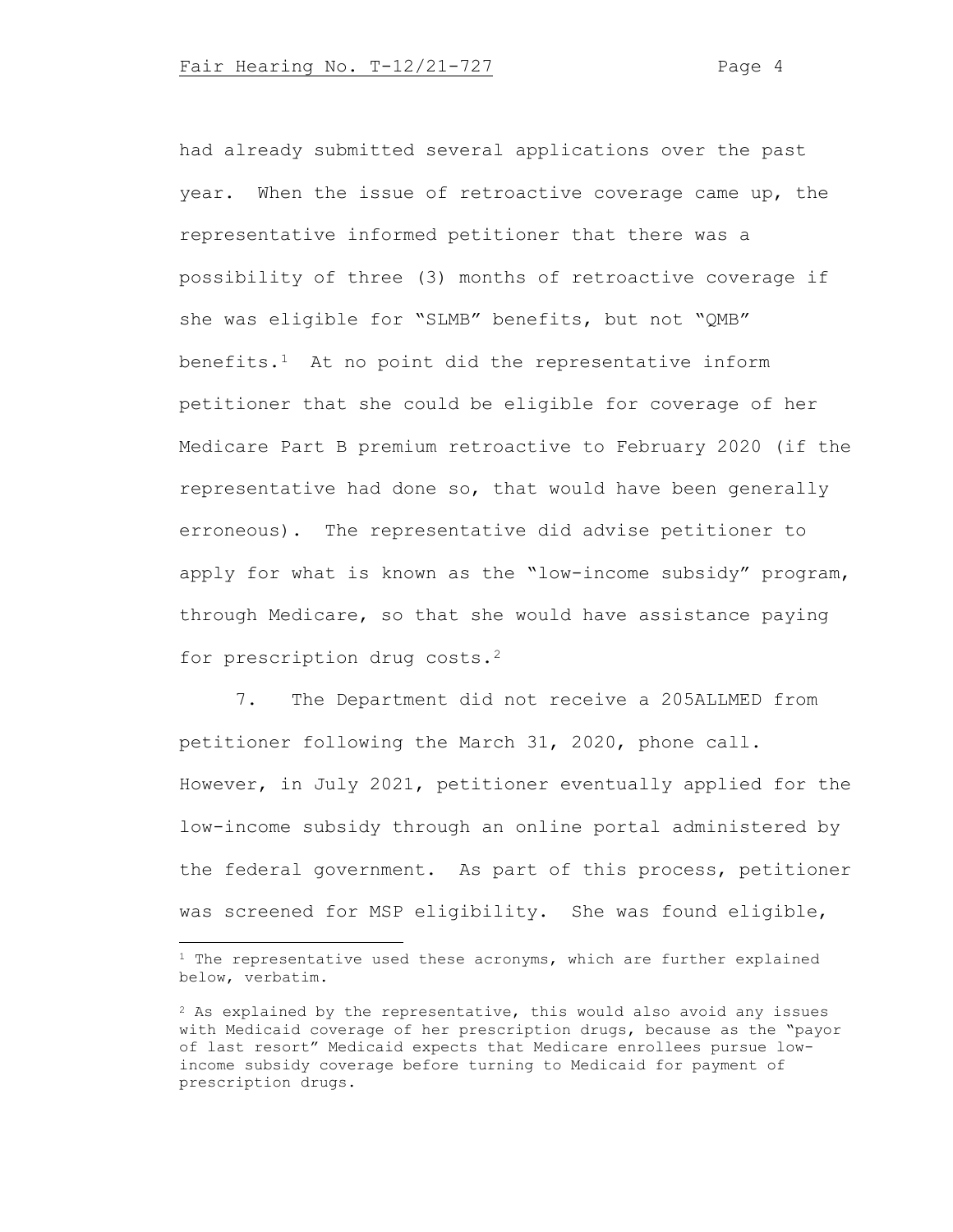and her case was referred to the State of Vermont for further processing.

8. On July 21, 2021, the Department determined that petitioner was eligible for MSP benefits (at the Qualified Medicare Beneficiary – or "QMB" – level). However, an issue arose with activating this coverage because of how petitioner's last name was entered into the system compared to how it was associated with her name as entered into the Social Security Administration's system (petitioner's last name is hyphenated). The Department's records show that, in effect, petitioner's MSP eligibility lapsed as a result of not being activated in the first place.

9. When petitioner contacted the Department about this, she was requested to submit a 205ALLMED to reapply for MSP benefit. Petitioner eventually submitted the 205ALLMED and was (again) determined eligible for MSP benefits at the QMB level.

10. During this process, the Department's records reflect that the possibility of retroactive coverage back to February 2020 was discussed with petitioner; however, ultimately the Department only agreed to grant coverage back to July 2021, in conjunction with the timing of petitioner's low-income subsidy application. The Department denied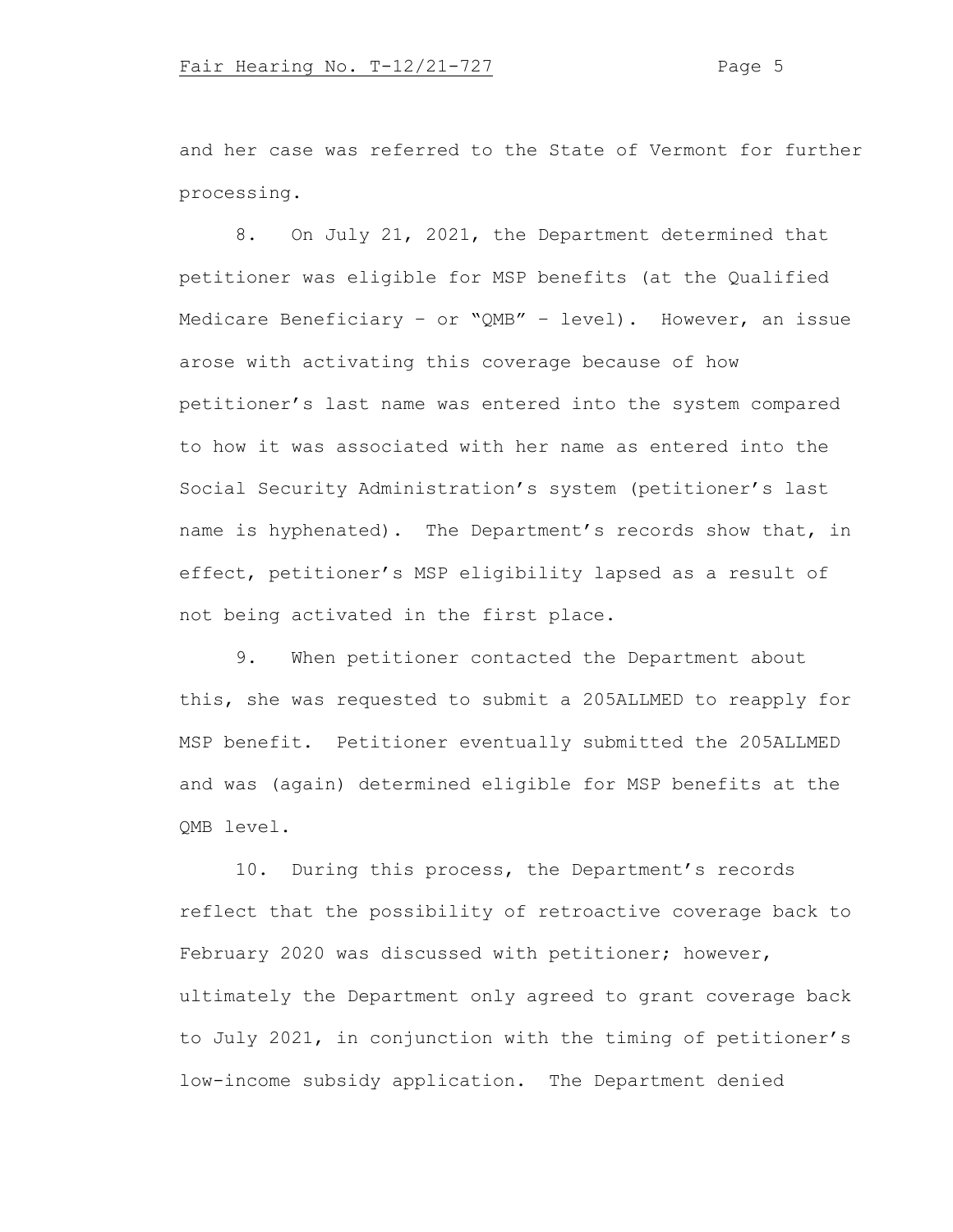petitioner's request for further retroactive coverage because an application was not received from her for MSP benefits prior to July 2021. This appeal followed.

11. On appeal, petitioner asserts that (1) she submitted several applications for MSP benefits in the year preceding her low-income subsidy application in July 2021; and (2) she was informed during that same general time period that she would be entitled to retroactive coverage back to February 2020, regardless of when she submitted her application.

12. Petitioner did not submit copies of any of the applications that she indicated she filed, nor is there any other evidence (apart from her assertion) that she mailed numerous applications to the Department. On the other hand, despite petitioner's assertion, the Department has no record of *any* MSP application filed by petitioner prior to July 2021; in effect, for petitioner's assertion to be accepted, the Department would have misplaced as many as three (3) applications by petitioner. Overall, the preponderance of evidence supports the Department's conclusion that petitioner did not submit an MSP application prior to July 2021.

13. Review of the relevant phone records prior to July 2021 establish that petitioner was accurately advised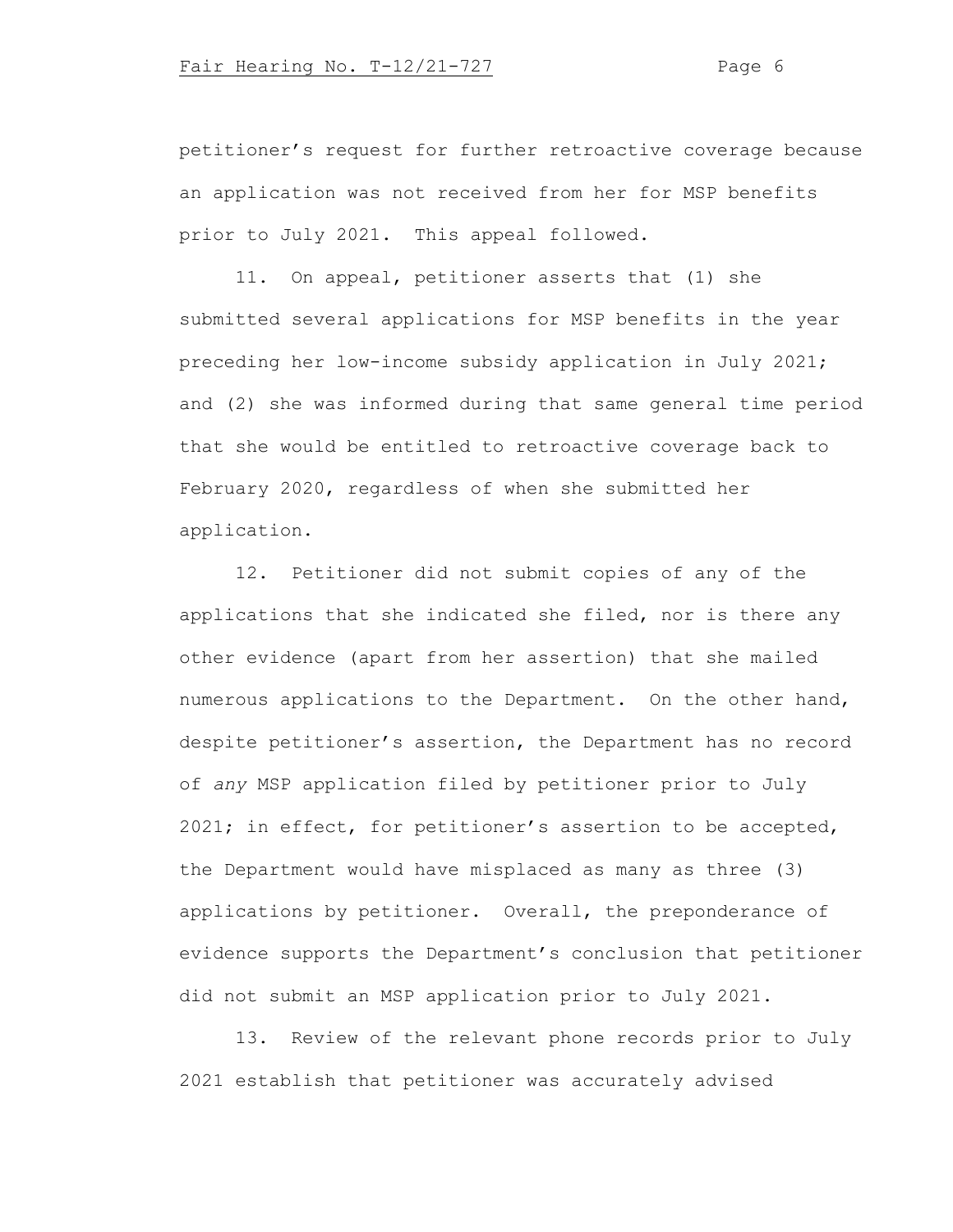regarding what she needed to do to apply for MSP benefits; otherwise, there is no evidence that petitioner was given misinformation or evidence of any errors or other misrepresentations by the Department.

### ORDER

The Department's decision is affirmed.

# REASONS

Review of the Department's determination is de novo. The Department has the burden of proof at hearing if terminating or reducing existing benefits; otherwise the petitioner bears the burden. *See* Fair Hearing Rule 1000.3.0.4.

The MSP benefit pays the Medicare Part A premiums, Part B premiums, and (possibly) cost-sharing obligations of those eligible, at three levels of assistance that depend upon income thresholds running from 100 to 135 percent of the Federal Poverty Level. *See* Health Benefits Eligibility and Enrollment ("HBEE") Rules § 8.07(b)*.* Petitioner's eligibility is at the Qualified Medicare Beneficiary ("QMB") level, for which benefits are effective in the month *following* the month that an applicant is deemed to be approved eligible; retroactive coverage is not allowed under